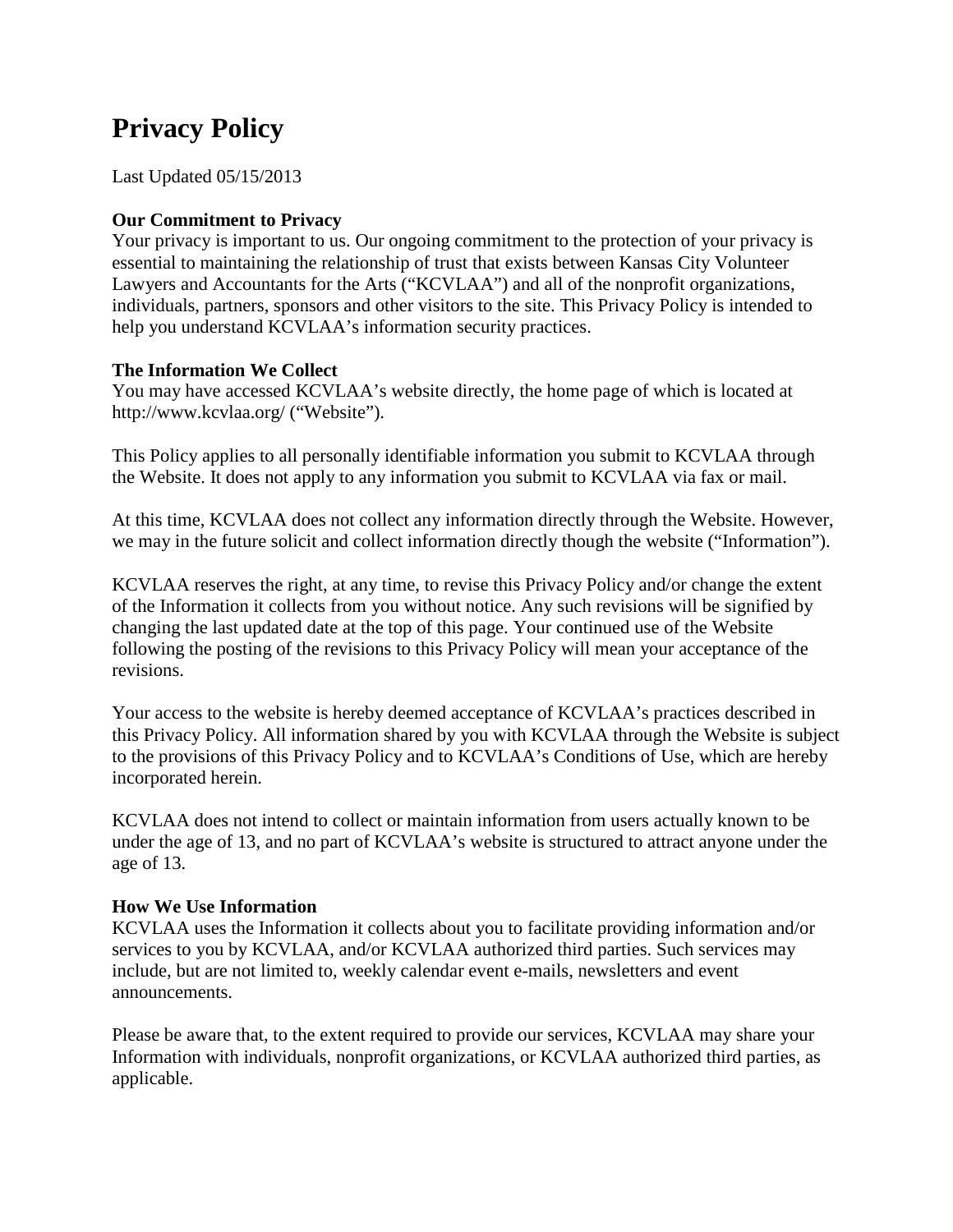In addition, KCVLAA may share aggregate information about you with certain third parties to continue to improve its services to you. This information shows user activity as a whole rather than on an individual basis and cannot be used to individually identify you.

Further, KCVLAA may release your Information to appropriate governmental authorities where release is required by law (for example, a subpoena) or by a regulation, or is requested by a government agency conducting investigations or proceedings.

KCVLAA may also use your Information where it believes, in its sole discretion, that disclosing this information is necessary to identify, contact or bring legal action against someone (including yourself) who may have breached KCVLAA's Conditions of Use or who may be causing injury to or interference with (either intentionally or unintentionally) KCVLAA's rights or property, other KCVLAA users, or anyone else who could be harmed by such activities.

### **Third-party Access and Use**

Occasionally, KCVLAA may hire third-party service providers to help it provide or improve the services it offers to you. Sometimes it is necessary for these providers to have access to the Information KCVLAA collects about you. In those cases, KCVLAA takes reasonable steps to ensure that these providers do not use or otherwise disclose any Information except for the purpose of fulfilling their service obligations to KCVLAA.

### **Use of Cookies**

KCVLAA collect non-identifiable and personal information through the use of various technologies, including 'cookies.' You can set your browser to be notified before a cookie is received, and thereby have an opportunity to decide whether to accept cookies. If you decide to refuse cookies, you may not be able to view and/or access the Website and/or other third party websites as intended.

# **Accessing Another Website through KCVLAA**

The Website contains links to other websites. KCVLAA is not responsible for the privacy practices or the content of such other websites.

# **How You Can Delete or Correct Your Information**

You have the right at any time to cease permitting your Information to be collected, used or disclosed by KCVLAA, or to seek changes thereto, by contacting KCVLAA via e-mail [info@kcvlaa.org] or by mail [P.O. Box 413199, Kansas City, MO 64141-3199]. After processing such correspondence, KCVLAA will delete or modify, as applicable, your Information.

#### **Our Commitment to Data Security**

KCVLAA uses industry standard encryption technologies when transferring and receiving your Information, and maintains industry standard security measures in its physical facility to protect against the loss, misuse or alteration of your Information collected by KCVLAA.

However, since Internet transmissions cannot be made absolutely secure, KCVLAA shall not be liable for unauthorized disclosure of personal information due to no fault of KCVLAA including,